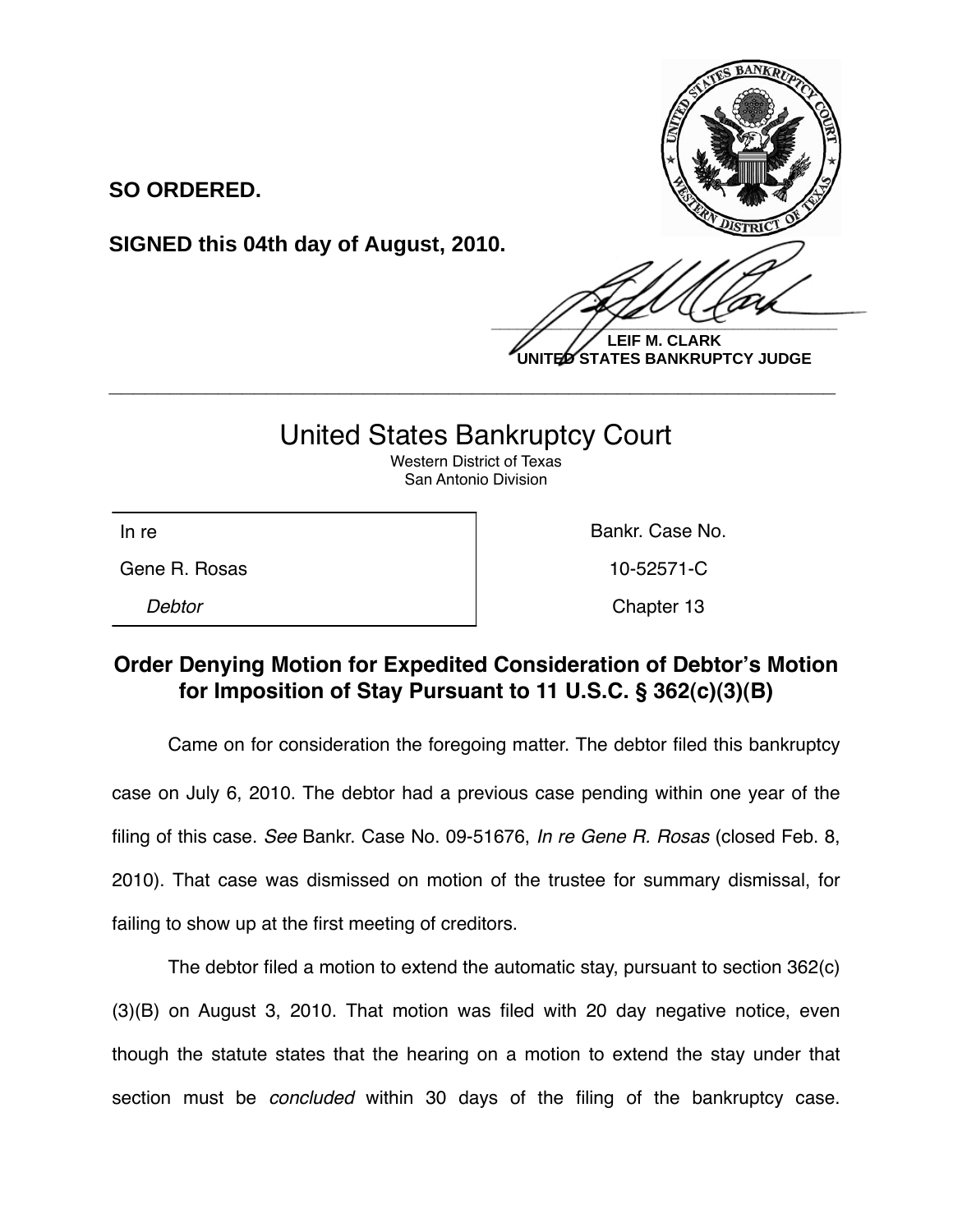Apparently realizing this, the debtor also filed a motion (also on August 3, 2010) asking for an expedited hearing on the motion to extend the automatic stay. The court received the pleading the morning of August 4, 2010. The 30th day following the filing date is August 5, 2010.

As a result of the debtor's delay in asking for relief under section 362(c)(3)(B), the debtor now finds that there are only two days left in order to obtain relief. This was not the fault of the court. Nor was it the fault of the debtor's creditors. The debtor has created his own emergency by waiting until the last minute to ask for an expedited hearing. There is no explanation in the motion for why the motion to extend the stay was not filed earlier in this case.

The court is not obligated to grant relief for emergencies of the debtor's own making. *See In re Villareal*, 160 B.R. 786, 787 (Bankr. W.D.Tex. 1993). That is what has taken place here. The debtor waited until the last minute, then pleaded for the court to rescue him from his own tardiness[.1](#page-1-0)

Moreover, in this case there is the additional question of affording affected creditors due process of law. The debtor has himself introduced confusion by filing a motion with twenty day negative notice, while at the same time filing a motion for expedited consideration of that self-same motion. In the process, creditors are likely to be uncertain of how (or even whether) they will have fair notice and an opportunity for a

<span id="page-1-0"></span><sup>1</sup> The Second Circuit would describe this tactic as a fine example of chutzpah, the classic definition of which is "that quality enshrined in a man who, having killed his mother and father, throws himself on the mercy of the court because he is an orphan." *Motorola Credit v. Uzan,* 2009 U.S. App. LEXIS 6970 (2nd Cir. Feb. 9, 2009) (quoting Leo Rosten, The Joys of Yiddish 92 (1968)). The court there also cited a district court decision, which gave as a more recent (and real) example of chutzpah the case of an individual who, after being mauled by the 450-pound Siberian tiger he had been raising in his fifth floor apartment along with an alligator, sued the city and the police who entered the apartment in an effort to rescue the animals for doing so without a search warrant. *See Yates v. City of New York*, 2006 U.S. Dist. LEXIS 54199 at \*1 (S.D.N.Y. Aug. 4, 2006).